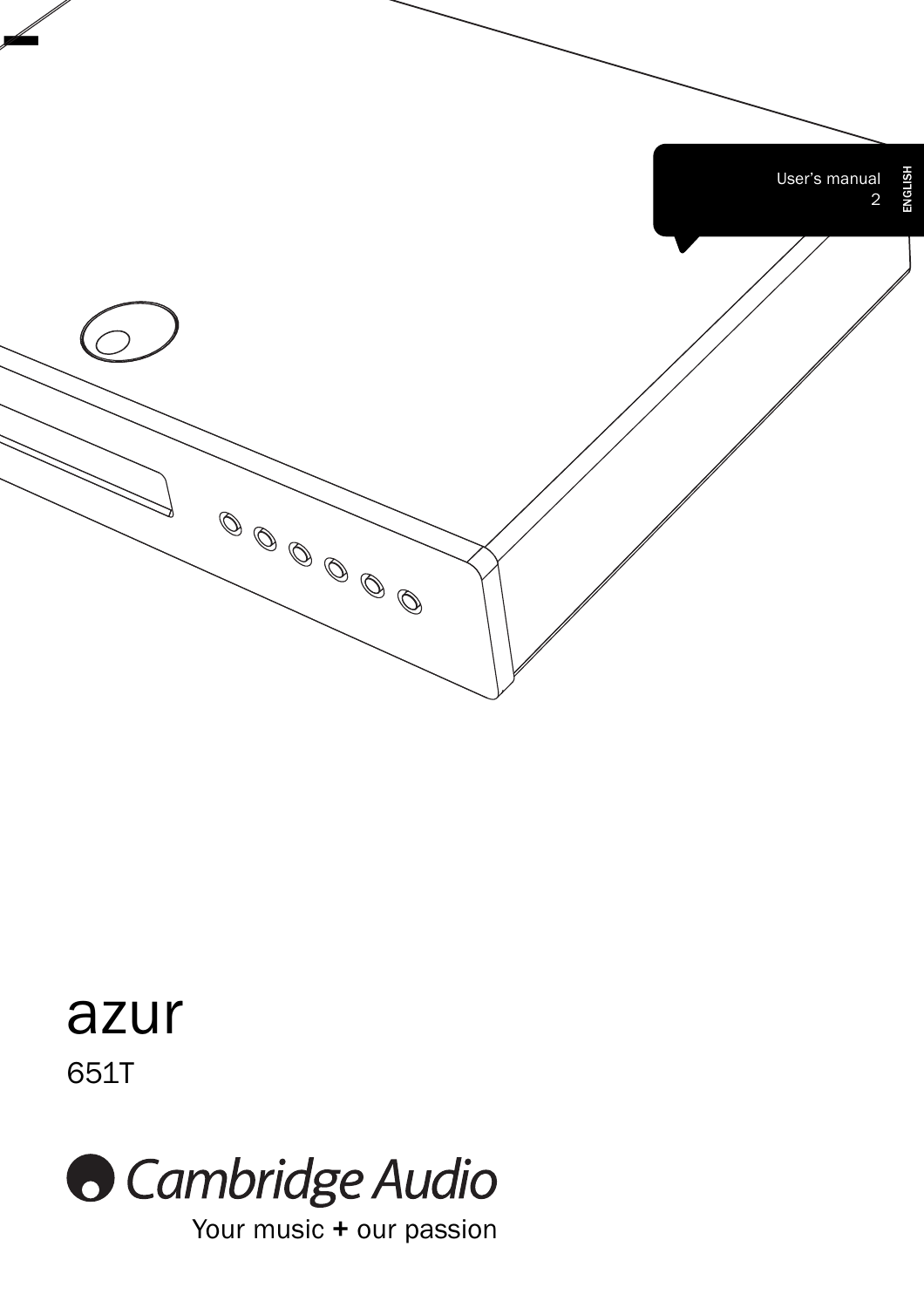# **Cambridge Audio**

# **Contents Contents Introduction**

Thank you for purchasing your Azur 651T. We are confident that you will enjoy many years of listening pleasure from it. Like all Cambridge Audio products, the Azur 651T adheres to our three core principles – stunning performance, ease of use and incredible value.

The 651T supports both the digital DAB and analogue FM/AM radio systems. For FM/AM the 651T features true analogue domain decoding of FM/AM for best sound quality with this format.

For DAB broadcasts the built in digital radio tuner is compatible with both the DAB and DAB+ (AAC+ format) standards and features a very high quality WM8740 Digital to Analogue converter from Wolfson Microelectronics.

An Azur Navigator remote is provided, giving full remote control of the tuner functions and those of our amplifiers in an attractive and easy to use handset.

The 651T can only be as good as the system it's is connected to. Please do not compromise on your amplifier, speakers or cabling. Naturally we particularly recommend models from the Cambridge Audio Azur range which have been designed to the same exacting standards as this tuner. Your dealer can also supply excellent quality Cambridge Audio interconnects to ensure your system realises its full potential.

The use of an external aerial is strongly recommended to get the best from your 651T.

Thank you for taking the time to read this manual; we recommend you keep it for future reference.

 $\mathcal{H}$ Prant

Matthew Bramble Cambridge Audio Technical Director and the 651T design team

| Make sure you register your purchase. |  |
|---------------------------------------|--|
|---------------------------------------|--|

Visit: www.cambridge-audio.com/sts

By registering, you'll be the first to know about:

- **Future product releases**
- Software upgrades
- $\bullet$  News, events and exclusive offers plus competitions!

This guide is designed to make installing and using this product as easy as possible. Information in this document has been carefully checked for accuracy at the time of printing; however, Cambridge Audio's policy is one of continuous improvement, therefore design and specifications are subject to change without prior notice.

This document contains proprietary information protected by copyright. All rights are reserved. No part of this manual may be reproduced by any mechanical, electronic or other means, in any form, without prior written permission of the manufacturer. All trademarks and registered trademarks are the property of their respective owners.

© Copyright Cambridge Audio Ltd 2012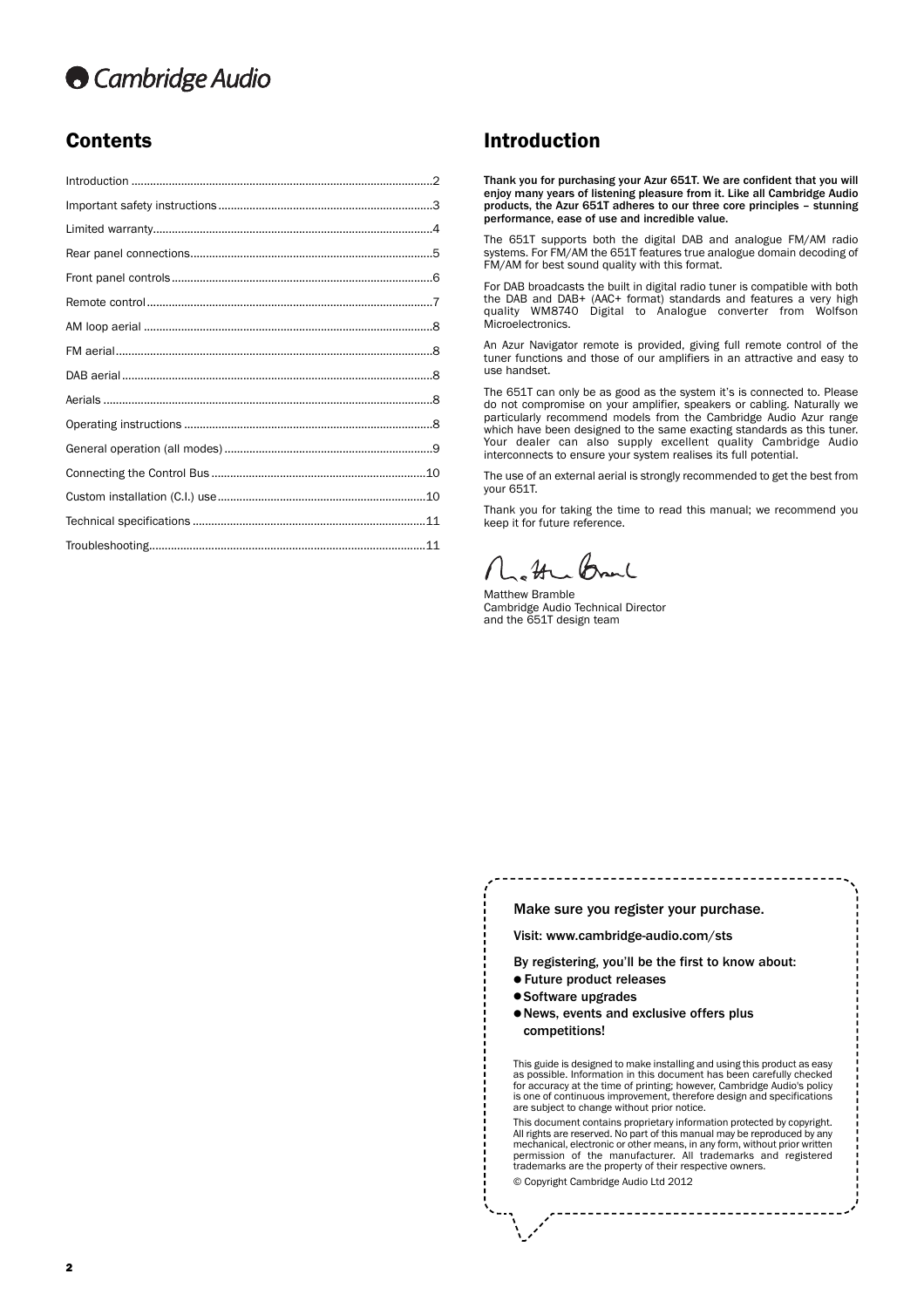ENGLISH

# Important safety instructions

For your own safety please read the following important safety instructions carefully before attempting to connect this unit to the mains power supply. They will also enable you to get the best performance from and prolong the life of the unit:

- 1. Read these instructions.
- 2. Keep these instructions.
- 3. Heed all warnings.
- 4. Follow all instructions.
- 5. Do not use this apparatus near water.
- 6. Clean only with a dry cloth.
- 7. Do not block any ventilation openings. Install in accordance with the manufacturer's instructions.
- 8. Do not install near any heat sources such as radiators, heat registers, stoves, or other apparatus (including amplifiers) that produce heat.
- 9. Do not defeat the safety purpose of the polarized or grounding-type plug. A polarized plug has two blades with one wider than the other. A grounding-type plug has two blades and a third grounding prong. The wide blade or the third prong are provided for your safety. If the provided plug does not fit into your outlet, consult an electrician for replacement of the obsolete outlet.
- 10. Protect the power cord from being walked on or pinched, particularly at plugs, convenience receptacles and the point where they exit from the apparatus.
- 11. Only use attachments/accessories specified by the manufacturer.
- 12. Use with only the cart, stand, tripod, bracket, or table specified by the manufacturer, or sold with the apparatus. When a cart is used, use caution when moving the cart/ apparatus combination to avoid injury from tip-over.
- 13. Unplug this apparatus during lightning storms or when unused for long periods of time.
- 14. Refer all servicing to qualified service personnel. Servicing is required when the apparatus has been damaged in any way, such as the power-supply cord or plug having been damaged, liquid has been spilled or objects have fallen into the apparatus, the apparatus has been exposed to rain or moisture, does not operate normally, or has been dropped.

#### **WARNING**

- To reduce the risk of fire or electric shock, do not expose this unit to rain or moisture.
- Batteries (battery pack or batteries installed) shall not be exposed to excessive heat such as sunshine, fire or the like.

The unit is of Class 1 construction and must be connected to a mains socket outlet with a protective earthing connection.

The unit must be installed in a manner that makes disconnection of the mains plug from the mains socket outlet (or appliance connector from the rear of the unit) possible. Where the mains plug is used as the disconnect device, the disconnect device shall remain readily operable. Only use the mains cord supplied with this unit.

Please ensure there is ample ventilation (at least 10cm clearance all round). Do not put any objects on top of this unit. Do not situate it on a rug or other soft surface and do not obstruct any air inlets or outlet grilles. Do not cover the ventilation grilles with items such as newspapers, tablecloths, curtains, etc.

This unit must not be used near water or exposed to dripping or splashing water or other liquids. No objects filled with liquid, such as vases, shall be placed on the unit.



The lightning flash with the arrowhead symbol within an equilateral triangle is intended to alert the user to the presence of un-insulated 'dangerous voltage' within the product's enclosure that may be of sufficient magnitude to constitute a risk of electric shock to persons.

The exclamation point within an equilateral triangle is intended to alert the user to the presence of important operating and maintenance instructions in the service literature relevant to this appliance.

# WEEE symbol

The crossed-out wheeled bin is the European Union symbol for indicating separate collection for electrical and electronic equipment. This product contains electrical and electronic equipment which should be reused, recycled or recovered and

should not be disposed of with unsorted regular waste. Please return the unit or contact the authorised dealer from whom you purchased this product for more information.

# CE mark

This product complies with European Low Voltage (2006/95/EC), Electromagnetic Compatibility (2004/108/EC) and Environmentally-friendly design of Energy-related Products (2009/125/EC) Directives when used and installed according to this instruction manual. For continued compliance only Cambridge Audio accessories should be used with this product and servicing must be referred to qualified service personnel.



## C-Tick mark

This product meets the Australian Communications Authority's Radio communications and EMC requirements.

# Gost-R Mark

This product meets Russian electronic safety approvals.

## FCC regulations

NOTE: THE MANUFACTURER IS NOT RESPONSIBLE FOR ANY RADIO OR TV INTERFERENCE CAUSED BY UNAUTHORIZED MODIFICATIONS TO THIS EQUIPMENT. SUCH MODIFICATIONS COULD VOID THE USER AUTHORITY TO OPERATE THE EQUIPMENT.



This equipment has been tested and found to comply with the limits for a Class B digital device, pursuant to Part 15 of the

FCC Rules. These limits are designed to provide reasonable protection against harmful interference in a residential installation. This equipment generates, uses and can radiate radio frequency energy and, if not installed and used in accordance with the instructions, may cause harmful interference to radio communications. However, there is no guarantee that interference will not occur in a particular installation.

If this equipment does cause harmful interference to radio or television reception, which can be determined by turning the equipment off and on, the user is encouraged to try to correct the interference by one or more of the following measures:

- Re-orient or relocate the receiving antenna.
- Increase the separation between the equipment and receiver.
- Connect the equipment into an outlet on a circuit different from that to which the receiver is connected.
- Consult the dealer or an experienced radio/TV technician for help.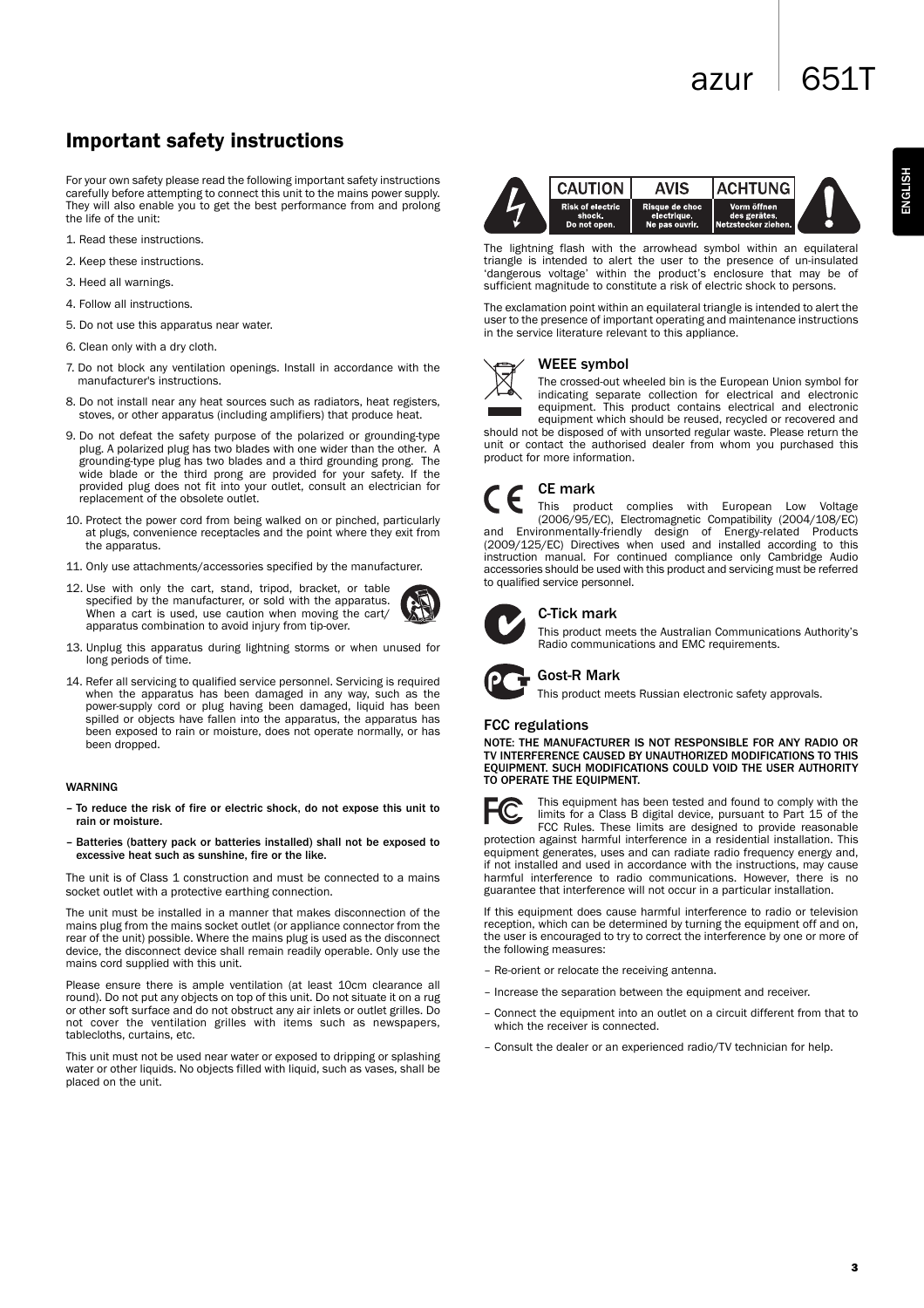#### Ventilation

IMPORTANT - The unit will become hot when in use. Do not stack multiple units on top of each other. Do not place in an enclosed area such as a bookcase or in a cabinet without sufficient ventilation.

Ensure that small objects do not fall through any ventilation grille. If this happens, switch off immediately, disconnect from the mains supply and contact your dealer for advice.

#### Positioning

Choose the installation location carefully. Avoid placing it in direct sunlight or close to a source of heat. No naked flame sources, such as lighted candles, should be placed on the unit. Also avoid locations subject to vibration and excessive dust, cold or moisture. The unit can be used in a moderate climate.

This unit must be installed on a sturdy, level surface. Do not place in a sealed area such as a bookcase or in a cabinet. Do not place the unit on an unstable surface or shelf. The unit may fall, causing serious injury to a child or adult as well as serious damage to the product. Do not place other equipment on top of the unit.

Due to stray magnetic fields turntables or CRT TVs should not be located nearby due to possible interference.

Electronic audio components have a running in period of around a week (if used several hours per day). This will allow the new components to settle down, the sonic properties will improve over this time.

#### Power sources

The unit should be operated only from the type of power source indicated on the marking label. If you are not sure of the type of power-supply to your home, consult your product dealer or local power company.

This unit can be left in Standby mode when not in use and will draw <1Win this state. To turn the unit off, switch off at the rear panel. If you do not intend to use this unit for a long period of time, unplug it from the mains socket.

#### **Overloading**

Do not overload wall outlets or extension cord as this can result in a risk of fire or electric shock. Overloaded AC outlets, extension cords, frayed power cords, damaged or cracked wire insulation, and broken plugs are dangerous. They may result in a shock or fire hazard.

Be sure to insert each power cord securely. To prevent hum and noise, do not bundle the interconnect leads with the power cord or speaker leads.

#### Cleaning

To clean the unit, wipe its case with a dry, lint-free cloth. Do not use any cleaning fluids containing alcohol, ammonia or abrasives. Do not spray an aerosol at or near the unit.

#### Battery disposal

Please dispose of any discharged batteries according to local environmental/electronic waste disposal guidelines.

#### Loudspeakers

Before making any connections to loudspeakers, make sure all power is turned off and only use suitable interconnects.

#### Servicing

These units are not user serviceable, never attempt to repair, disassemble or reconstruct the unit if there seems to be a problem. A serious electric shock could result if this precautionary measure is ignored. In the event of a problem or failure, please contact your dealer.

# Limited warranty

Cambridge Audio warrants this product to be free from defects in materials and workmanship (subject to the terms set forth below). Cambridge Audio will repair or replace (at Cambridge Audio's option) this product or any defective parts in this product. Warranty periods may vary from country to country. If in doubt consult your dealer and ensure that you retain proof of purchase.

To obtain warranty service, please contact the Cambridge Audio authorised dealer from which you purchased this product. If your dealer is not equipped to perform the repair of your Cambridge Audio product, it can be returned by your dealer to Cambridge Audio or an authorised Cambridge Audio service agent. You will need to ship this product in either its original packaging or packaging affording an equal degree of protection.

Proof of purchase in the form of a bill of sale or receipted invoice, which is evidence that this product is within the warranty period, must be presented to obtain warranty service.

This Warranty is invalid if (a) the factory-applied serial number has been altered or removed from this product or (b) this product was not purchased from a Cambridge Audio authorised dealer. You may call Cambridge Audio or your local country Cambridge Audio distributor to confirm that you have an unaltered serial number and/or you purchased from a Cambridge Audio authorised dealer.

This Warranty does not cover cosmetic damage or damage due to acts of God, accident, misuse, abuse, negligence, commercial use, or modification of, or to any part of, the product. This Warranty does not cover damage due to improper operation, maintenance or installation, or attempted repair by anyone other than Cambridge Audio or a Cambridge Audio dealer, or authorised service agent which is authorised to do Cambridge Audio warranty work. Any unauthorised repairs will void this Warranty. This Warranty does not cover products sold AS IS or WITH ALL **FAULTS** 

REPAIRS OR REPLACEMENTS AS PROVIDED UNDER THIS WARRANTY ARE THE EXCLUSIVE REMEDY OF THE CONSUMER. CAMBRIDGE AUDIO SHALL NOT BE LIABLE FOR ANY INCIDENTAL OR CONSEQUENTIAL DAMAGES FOR BREACH OF ANY EXPRESS OR IMPLIED WARRANTY IN THIS PRODUCT. EXCEPT TO THE EXTENT PROHIBITED BY LAW, THIS WARRANTY IS EXCLUSIVE AND IN LIEU OF ALL OTHER EXPRESS AND IMPLIED WARRANTIES WHATSOEVER INCLUDING, BUT NOT LIMITED TO, THE WARRANTY OF MERCHANTABILITY AND FITNESS FOR A PRACTICAL PURPOSE.

Some countries and US states do not allow the exclusion or limitation of incidental or consequential damages or implied warranties so the above exclusions may not apply to you. This Warranty gives you specific legal rights, and you may have other statutory rights, which vary from state to state or country to country.

For any service, in or out of warranty, please contact your dealer.

#### Plug Fitting Instructions (UK Only)

The cord supplied with this appliance is factory fitted with a 13 amp mains plug fitted with a 3 amp fuse inside. If it is necessary to change the fuse, it is important that a 3 amp one is used. If the plug needs to be changed because it is not suitable for your socket, or becomes damaged, it should be cut off and an appropriate plug fitted following the wiring instructions below. The plug must then be disposed of safely, as insertion into a 13 amp socket is likely to cause an electrical hazard. Should it be necessary to fit a 3-pin BS mains plug to the power cord the wires should be fitted as shown in this diagram. The colours of the wires in the mains lead of this appliance may not correspond with the coloured markings identifying the terminals in your plug. Connect them as follows:

The wire which is coloured BLUE must be connected to the terminal which is marked with the letter 'N' or coloured BLACK.

The wire which is coloured BROWN must be connected to the terminal which is marked with the letter 'L' or coloured RED.

The wire which is coloured GREEN/YELLOW must be connected to the terminal which is marked with the letter 'E' or coloured GREEN.

If a 13 amp (BS 1363) plug is used, a 3 amp fuse must be fitted, or if any other type of plug is used a 3 amp or 5 amp fuse must be fitted, either in the plug or adaptor, or on the distribution board.

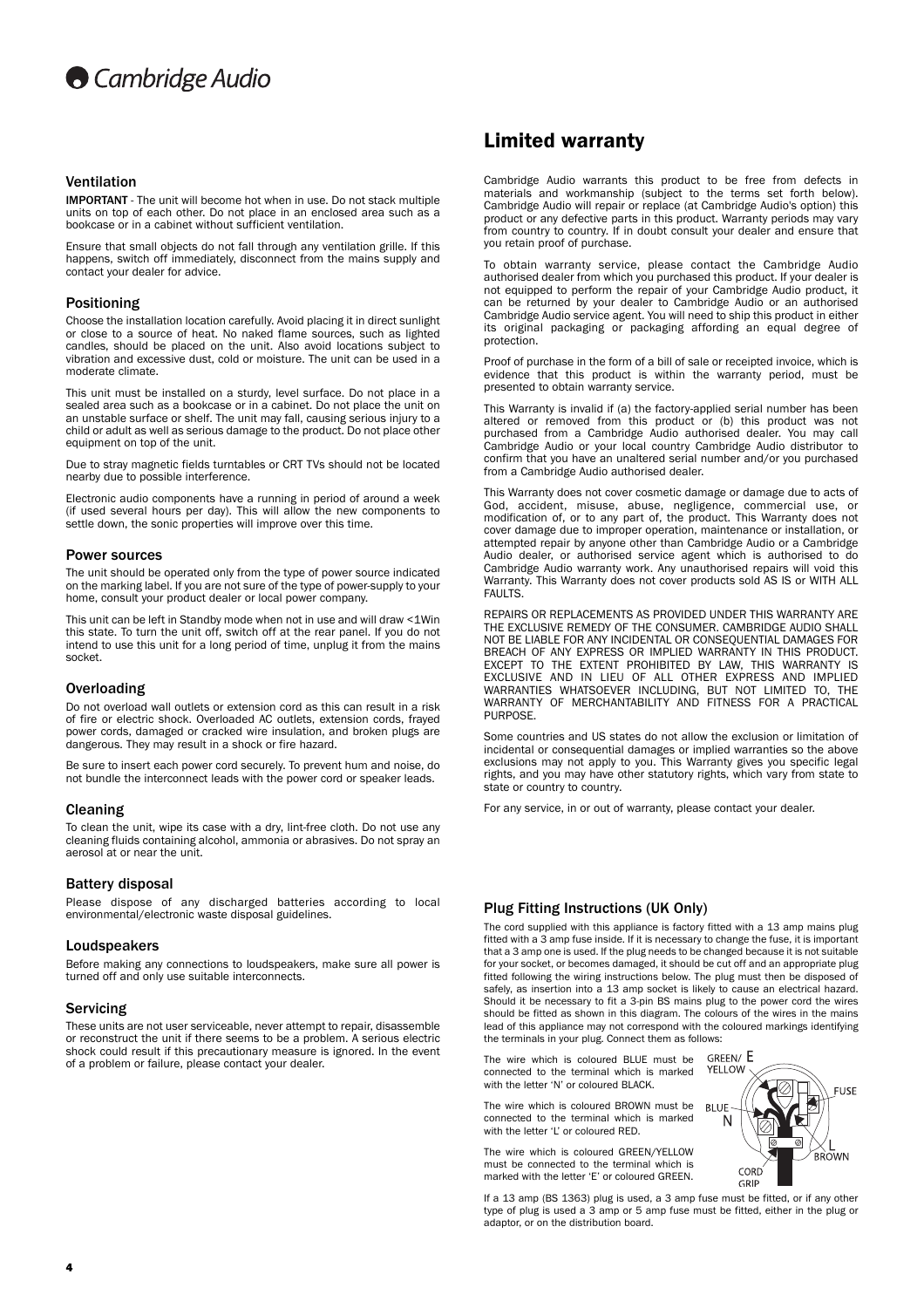# azur  $\sqrt{651}$

# Rear panel connections



# $1)$  AC Power Socket

Once all connections have been made, plug the AC power cable into an appropriate mains socket. Your 651T is now ready for use.

# 2) Power On/Off

Switches the unit on and off.

# Control Bus 3

The Control Bus carries control information, in the form of demodulated remote control signals, between the tuner and other Cambridge Audio devices connected to it. The 651T will respond to appropriate commands, as well as generating specific amplifier On/Off commands according to the tuner's Alarm and Sleep functions.

# RS232 4

For custom install use.

A full protocol is available on our website www.cambridge-audio.com.

# $5)$  IR (Infra-Red) Emitter In

Allows modulated IR commands from multi-room systems or IR repeater systems to be received by the unit. Commands received here are not looped out of the Control Bus. Refer to the 'Custom installation' section for more information.

# Line Output 6

Connect to your amplifier using good quality RCA/Phono cables.

# $\mathcal{D}% _{k}(G)$  Digital Outputs

# Note: The Digital outputs only work in DAB mode.

Toslink Optical Digital output - For output to a separate DAC or digital recording machine. Use a high quality Toslink fibre optic interconnect cable designed specifically for audio use.

S/P DIF Co-axial Digital output – For output to a separate DAC or digital recording machine. To obtain best results, use a high quality 75 ohm digital RCA interconnect cable (not one designed for normal audio use).

# 8) AM Loop Aerial

Connect each end of the single length antenna to the antenna terminals. Place the antenna as far from the main system as possible to prevent unwanted noise and to obtain optimum reception.

If the AM loop aerial provided does not receive sufficient reception, it may be necessary to use an outdoor AM aerial.

# $9)$  FM Aerial

Connect an aerial to the FM 75 ohm socket (a simple wire aerial is supplied only for temporary use). Extend the lead and move the aerial around until you get the best reception.

For continued use, we strongly recommend using a 75 ohm outdoor FM aerial.

# 10 DAB Aerial Input

Azur 651T has a 50  $\Omega$  F-type screw connection aerial for DAB signals (a temporary aerial is supplied). Extend the aerial lead and move around until you get the best reception.

For continued use, we strongly recommend using an outdoor DAB aerial.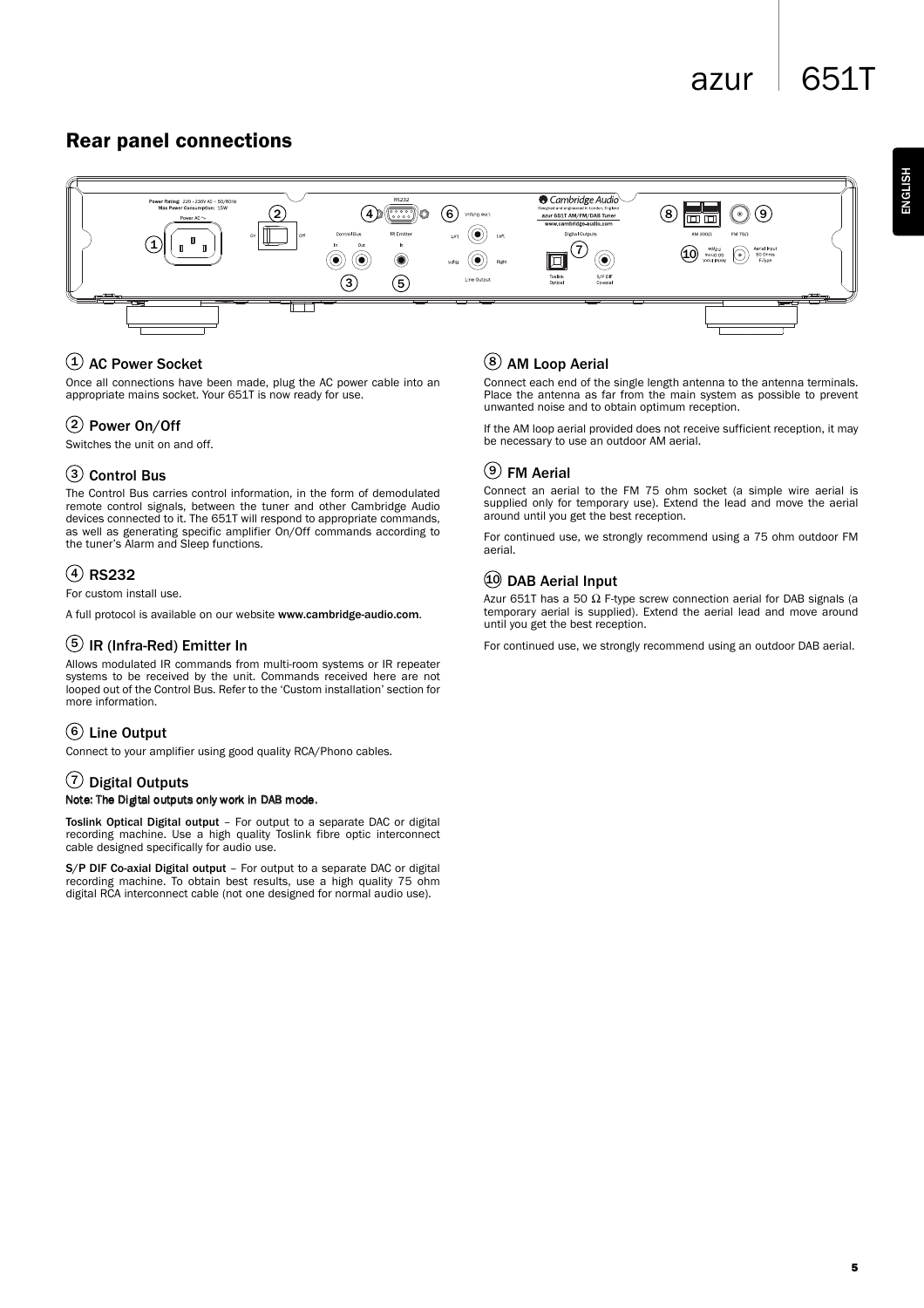

# Front panel controls



# 1) Standby/On

Switches the unit between Standby mode (indicated by dim power LED) and On (indicated by bright power LED). Standby is an eco power mode where the power consumption is less than one watt.

Note: Press the Info button to briefly display the current time and date.

## 2) Presets

The 651T can store up to 20 Presets for each of the DAB, FM and AM bands. All 20 per band are available from the remote control, while 10 per band are available from the front panel. The Shift button alternates the 5 buttons between accessing or storing Presets 1-5 and 6-10.

Press and hold the appropriate button to store the presets. Press the appropriate button to access the stored presets. See later sections for more information.

Note: When the Shift button on the front is pressed to access or store Presets 6-10, the unit will revert to Presets 1-5 afterwards.

# 3) Band

This button switches between the AM, FM or DAB bands as appropriate.

## $4)$  Autotune

DAB mode - Because DAB stations are transmitted in digital multiplexes containing several stations bundled together the 651T needs to scan and find the available multiplexes in your area before it can allow you to step through the stations they contain. The quick scan scans all the most common bands for multiplexes, whilst the full scan will scan all possible DAB frequencies and may take up to a couple of minutes to complete. Press once for a quick scan through the receivable stations, or press and hold for a full scan. The stations found will be displayed in alphabetical order.

AM/FM mode - Press once to scan up to the next available station. Press and hold to scan down.

Note: Scanning is also possible by pressing and holding the  $\sf Id$  or  $\sf Id$  buttons.

# 5) Info

Press to select and view different information on the front panel display. The display modes are:

DAB mode - Radio Text, Program Type, Transmission Group, Signal Strength, Date/Time, NCT mode, Frequency Info, Bitrate, Alarm and Sleep.

Press and hold to initiate manual tuning in DAB mode. Press and hold to exit manual tuning mode. See later section for more information.

FM mode - Program Type, Radio Text, Frequency, Signal Strength, Stereo mode, NCT mode, Date/Time, Alarm and Sleep.

AM mode - Time/Date, Alarm, Sleep and NCT mode.

Standby mode - Press to display the Time and Date for a few seconds.

# 6) Select/Mode

FM mode - Press and hold to toggle Radio mode 'Ster/Mono'.

DAB mode - Press and hold to toggle Auto Select 'On/Off'.

When Auto Select On, if you browse to a station in the display (using K and  $M$ ) and then nothing is pressed for a few seconds the  $651T$  will automatically tune to that station.

When Auto Select Off, you need to press Select after browsing to a station to tune to that station (if nothing is pressed for a few seconds the display reverts to the current station).

# 7) **EEE** EEE (Skip/Scan)

DAB mode - Press to browse/tune through available stations.

AM/FM mode - Press to move the frequency in .05MHz steps up or down. Press and hold to scan up or down to the next strong station.

Note: Also used for Clock/Alarm/Sleep/Menu settings and manual tuning in DAB mode.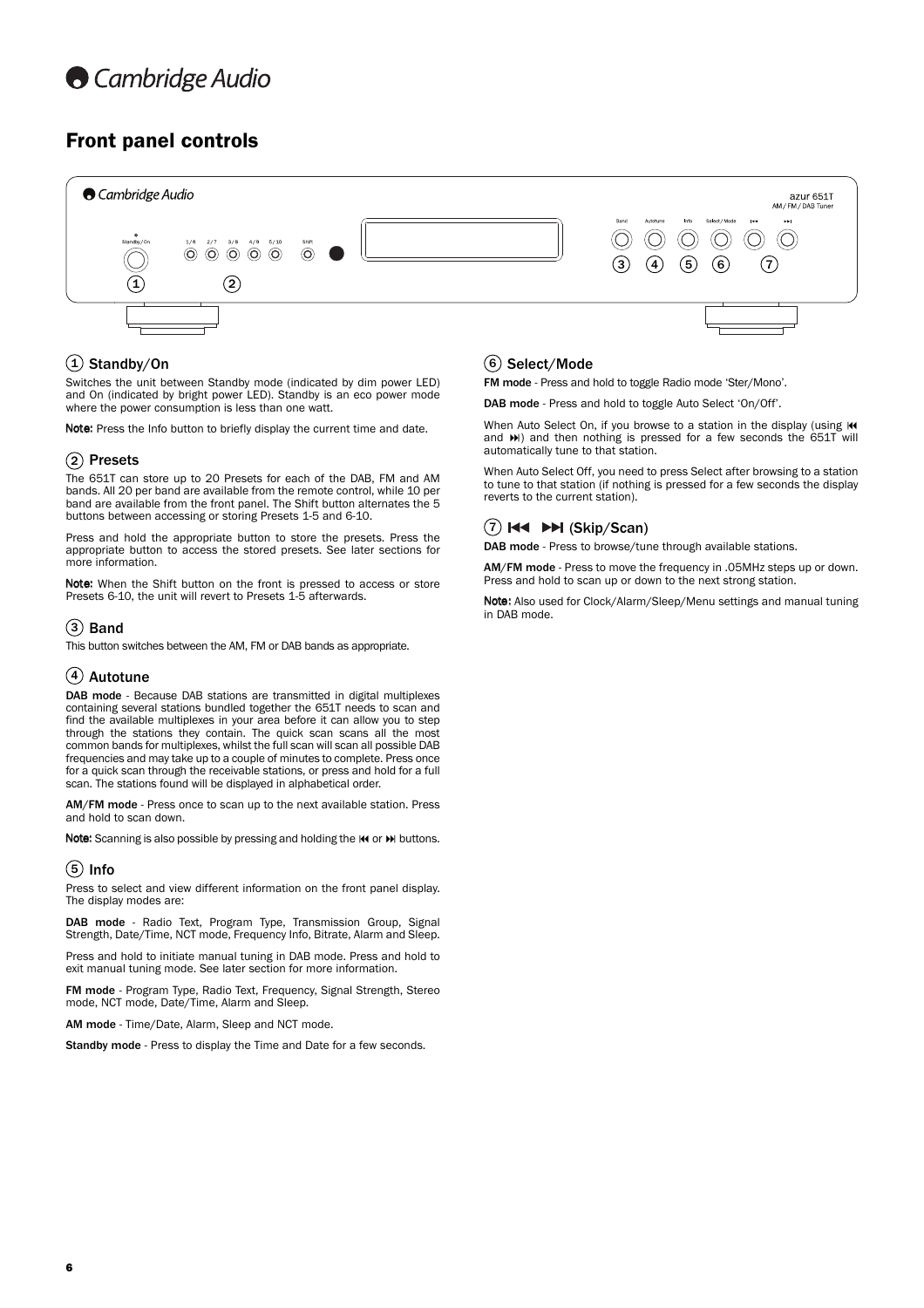azur 651T

# Remote control

The 651T is supplied with a system remote control that operates both this tuner and Cambridge Azur stereo amplifiers.

# $(\circ)$  Power

Switches the unit between Standby mode (indicated by dim power LED) and On (indicated by bright power LED). Standby is an eco power mode where the power consumption is less than one watt.

Note: Press the Info button to briefly display the current time and date.

# 0–9 numeric keys

These allow access or store presets.

#### -/--

Allows access to preset stations. Press the -/- button then use the numeric keys. Press the Select/Mode button to confirm.

## **Store**

To store a preset with the remote press the Store button then use the numeric keys to select the desired preset location. Press the Select/Mode button to confirm.

# NCT (Natural Contour Technology)

Press to toggle between the sound settings of "Warm", "Dynamic" or "Off". Experiment to achieve the optimum sound quality from your 651T for each station. Please note that the NCT mode will also be stored preset by preset so that you may use different settings for each station.

## **Band**

This button switches between the AM, FM or DAB bands as appropriate.

# $(\biguplus (\rightarrowtail)$  Skip/Scan

DAB mode - Press to browse/tune through available stations.

AM/FM mode - Press to move the frequency in .05MHz steps up or down. Press and hold to scan up or down to the next strong station.

Note: Also used for Clock/Alarm/Sleep/Menu settings and manual tuning in DAB mode.

# Select/Mode

FM mode - Press and hold to toggle Radio mode 'Ster/Mono'.

DAB mode - Press and hold to toggle Auto Select 'On/Off'.

# $\circledcirc$  Clock

This button is used to access the Clock and Alarm menu. See Operation Instructions section of this manual.









# $(i)$  (Info)

Press to select and view different information on the front panel display. The display modes are:

DAB mode - Radio Text, Program Type, Transmission Group, Signal Strength, Date/Time, NCT mode, Frequency Info, Bitrate, Alarm and Sleep.

Press and hold to initiate manual tuning in DAB mode. Press and hold to exit manual tuning mode. See later section for more information.

FM mode - Program Type, Radio Text, Frequency, Signal Strength, Stereo mode, NCT mode, Date/Time, Alarm and Sleep.

AM mode - Time/Date, Alarm, Sleep and NCT mode.

Standby mode - Press to turn the display backlight on for a few seconds.

# $(*)$  Bright

Alters the brightness of the display backlight. There are three levels of brightness: Bright, Normal, and Off.

Please note that the following buttons will only operate on a matching Cambridge Audio Azur stereo amplifier only:



Volume buttons to increase or decrease the Volume of the amplifier output.

# $(M)$  Mute

This button mutes the audio on the amplifier. The Mute mode is indicated by the channel LED flashing.

## Source select

The six source select buttons are used to change the input source (S1, S2, S3 etc).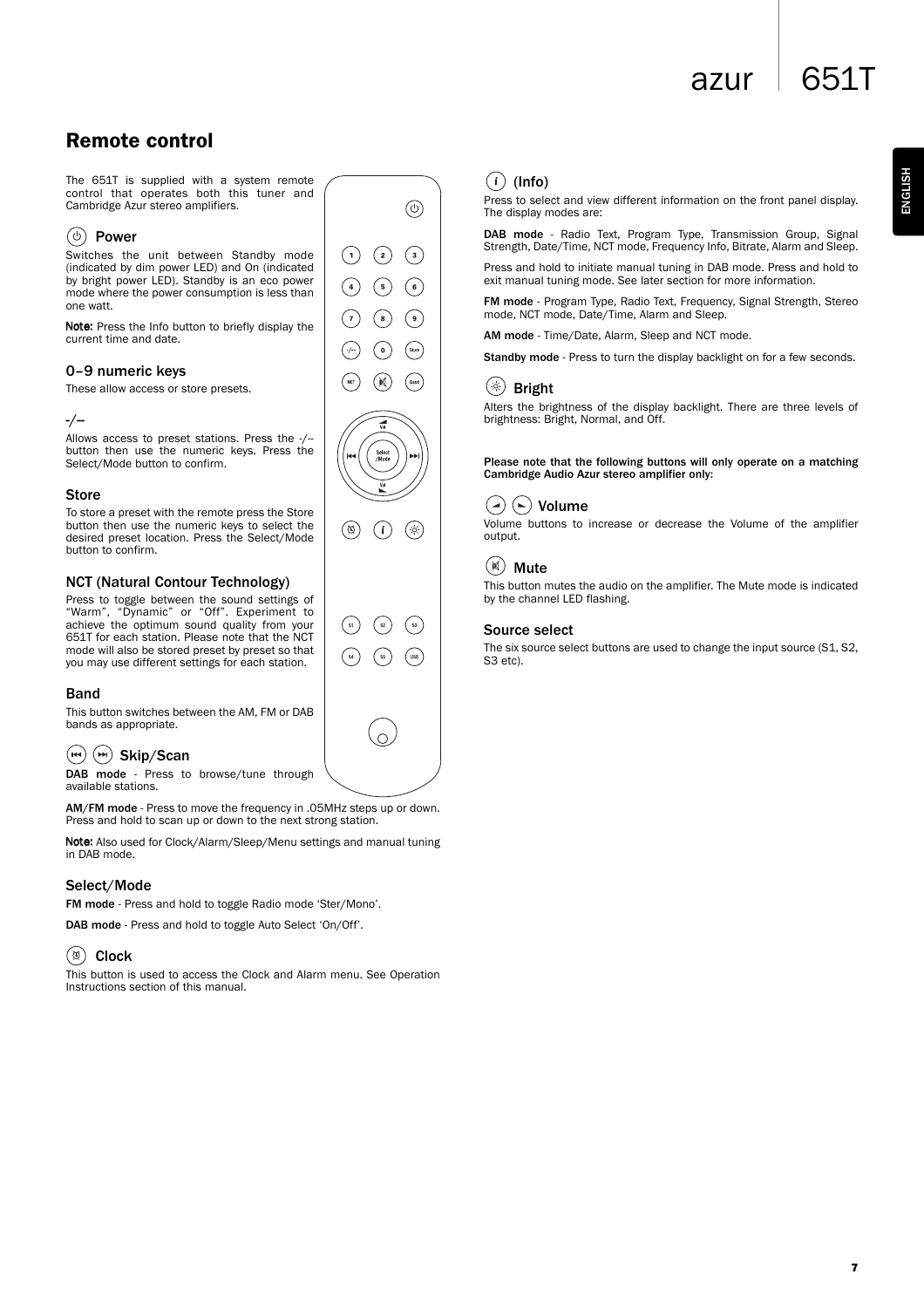

Note: The 651T is supplied with temporary FM or DAB aerials for initial use only. For permanent use, outdoor aerials are highly recommended.

#### AM loop aerial

Connect each end of the single length antenna to the antenna terminals. Place the antenna as far from the main system as possible to prevent unwanted noise and to obtain optimum reception. If the AM loop aerial provided does not receive sufficient reception, it may be necessary to use an outdoor AM aerial.

#### FM aerial

Connect the supplied aerial to the FM 75 ohm socket. Extend and move the aerial lead around until you get the best reception. For continued use, we strongly recommend using a 75 ohm outdoor FM aerial.

#### DAB aerial

The 651T has a 50  $\Omega$  F-type screw connection aerial for DAB signal.

Connect the supplied DAB aerial to the socket. For continued use, we strongly recommend an external aerial.

Note: It is desirable to separate the DAB and FM aerials for best performance.

# Aerials **Automatic Contract Contract Contract Contract Contract Contract Contract Contract Contract Contract Contract Contract Contract Contract Contract Contract Contract Contract Contract Contract Contract Contract Contr**

After making the connections to your unit, activate the 651T by switching the power button on the rear panel to 'On', then press the Standby/On button on the front of the unit or remote.

Note: When used for the first time, the unit will peform a DAB full scan when turned on.

#### Tuning and listening

Press the Standby/On button.

Press the Band button to toggle between bands.

In FM/AM mode, use the  $\textsf{M}\blacktriangleright\textsf{M}$  buttons to manually tune in 0.05MHz increments or press and hold the  $H$  or  $H$  button.

#### DAB mode

Because DAB stations are transmitted in digital multiplexes containing several stations bundled together the 651T needs to scan and find the available multiplexes in your area before it can allow you to step through the stations they contain.

The quick scan scans all the most common bands for multiplexes, whilst the full scan will scan all possible DAB frequencies and may take up to a couple of minutes to complete.

Performing a scan is only required at first setup and perhaps occasionally afterwards to see if any new services have been added in your area.

If you are using the 651T for the first time or have moved to a different geographic location always perform a full scan. It is recommended to perform a factory reset before performing a full scan to erase all stored presets and existing stations.

Quick scan is accomplished by briefly pressing the Autotune button.

Full scan is accomplished by pressing and holding the Autotune button.

Once a scan has been performed, use the  $\mathsf{H}$   $\mathsf{H}$  buttons to browse through receivable station. Then press Select/Mode to listen to your chosen station.

Note: DAB mode the 651T can be set to Autoselect On or Off. When On if you browse to a station in the display (using the  $\sf M$   $\sf M$  buttons) and then press nothing for a few seconds, the display will automatically tune to that station.

When Off you need to press Select after browsing to a station to tune to that station (if nothing is pressed the 651T reverts to the current station after a couple of seconds).

Press and hold the Select/Mode button to set Autoselect On. Press and hold again the Select/Mode button to set Autoselect Off

#### DAB settings

It is possible to change the DAB region setting for this unit. This is necessary if the unit has been moved to a different region location.

Note: Changing the DAB region will erase all the stored DAB presets.

- 1. Press and hold the Select/Mode button when powering up the unit to access the advance setting.
- 2. Use the  $\overline{M}$   $\overline{M}$  buttons and select 'DAB settings'. Press the Select/Mode button to change the DAB region settings.
- 3. Use the  $\mathsf{M}$   $\mathsf{M}$  buttons to browse through the available country DAB region setting Europe, Canada, Korea and China.
- 4. Select the correct region and press the Select/Mode button to accept the new changes.
- 5. Restart the unit and perform a full station scan.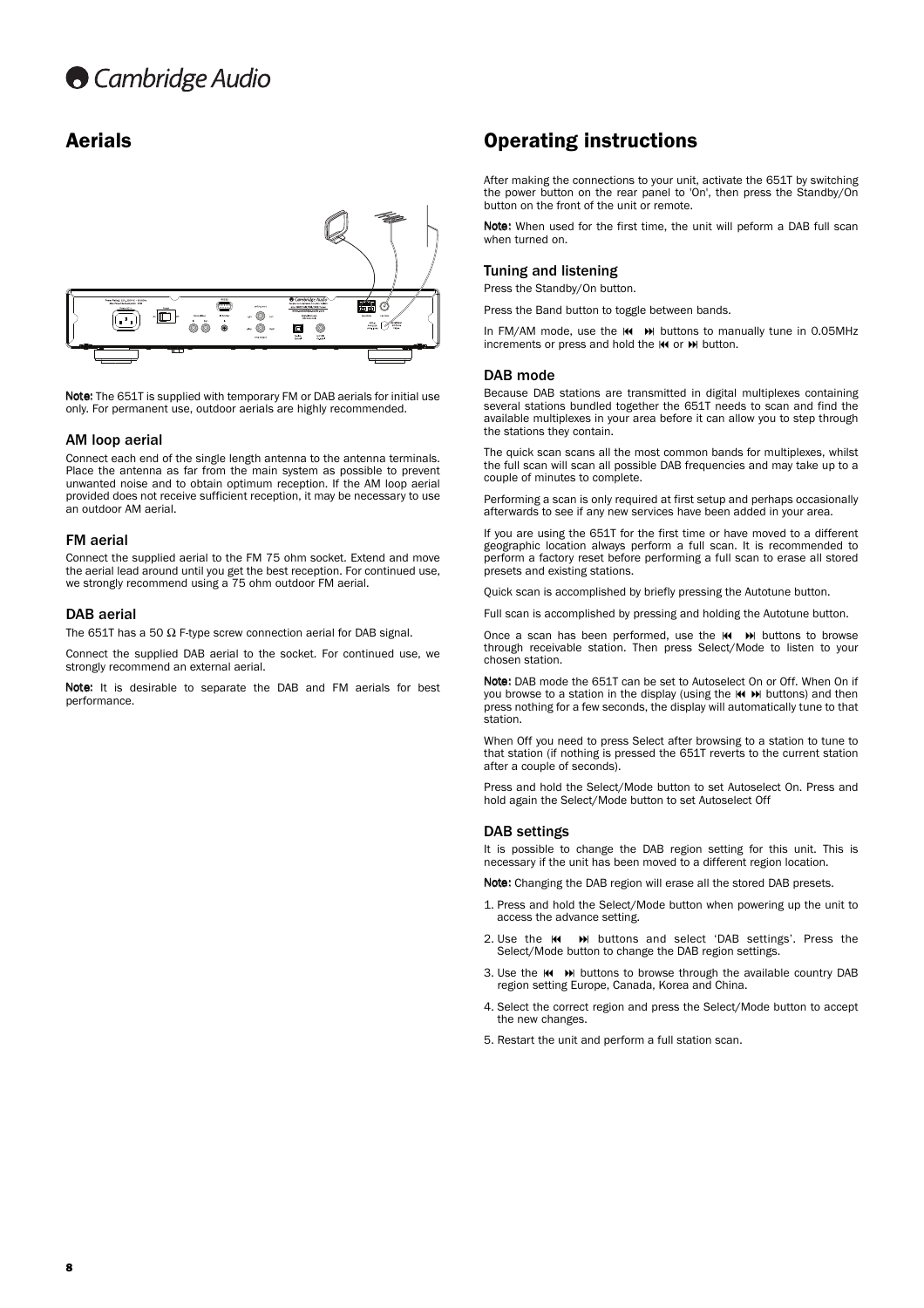azur 651T

ENGLISH

#### DAB manual tuning

It is also possible to manually tune to DAB stations if you know their transmission frequencies.

- 1. Press and hold the 'Info' button to initiate manual tuning (by frequency). Manual tuning will be displayed on the front.
- 2. Use the  $\mathsf{H}$   $\mathsf{H}$  buttons to change the radio frequencies. Allow the unit a few seconds while it registers the transmission group which will be displayed below the frequency range on the second line.
- 3. Press the 'Select/Mode' button to select the transmission group. Use the  $\overline{M}$   $\overline{M}$  buttons to browse through available stations from the chosen transmission group.
- 4. Press the 'Select/Mode' button to select the desired station. The unit will go back to 'auto' DAB tuning.
- 5. You may rapidly browse through available channels by holding down either the **KK** or **b)** buttons.

Note: To exit manual tuning mode without selecting a station, press and hold the 'info' button again.

#### DAB+

The 651T is compatible with both DAB (MP2 audio compression) and DAB+ (AAC+ audio compression) broadcasts. A '+' symbol will appear on the far right of the front panel display when a DAB+ broadcast is being received.

#### DAB Secondary services

Station with secondary services will be indicated by a ' $\blacktriangleright$  ' on the far right first line of the display. DAB secondary services are part-time broadcasts on the DAB network, such as some BBC LW transmissions.

- 1. Press the 'Select/Mode' button to tune in and access the secondary services.
- 2. Press the 'Select/Mode' button to exit the secondary services and revert to the primary station.

# General operation (all modes)

#### Setting presets

To store a station as a preset do the following:

- 1. Press the Store button on your remote control and use the numerical keys and select the desired preset number.
- 2. Press the Select/Mode button to confirm preset selection.
- 3. Alternatively, you can use the Preset buttons on the front of the unit. Press and hold the desired Preset button until the display shows 'Stored Preset #'. Pressing the Shift button alternates between accessing Presets 1-5 and 6-10.

#### Note:

- When a preset is stored, the current NCT mode is stored with it (i.e. each preset can have its own NCT mode).

#### How to select preset stations

1. Select AM, FM, DAB mode by pressing the Band button.

- 2. Press the -/-- button on the remote and use the numerical keys to directly access the desired stored station.
- 3. Alternatively, press the corresponding Preset button on the front of the unit. Pressing the Shift button alternates the 5 buttons between accessing Presets 1-5 and 6-10.

#### Resetting the presets

This will erase all stored presets for AM, FM, DAB and NCT settings. It will also cause the unit to perform a full scan for DAB stations when the unit is turned on.

- 1. Press and hold the Select/Mode button when powering up the unit to access the advance setting.
- 2. Use the  $\textsf{M}$   $\textsf{M}$  buttons and select 'Factory Reset'. Press the Select/Mode button to accept the confirmation and erase all presets.
- 3. Restart the unit.

#### Setting the clock

The user can either allow RDS transmissions to automatically set the clock Time/Date (not available in AM mode), or the clock can be set manually. To change the clock mode:

- 1. Press and hold the Clock button on the remote.
- 2. Use the  $\textsf{M}$   $\textsf{M}$  buttons to change mode between Sync and Manual.
- 3. Press the 'Select/Mode' button to confirm your choice. If Manual is selected, you can then set the time.
- 4. Adjust the hour using the  $H$   $H$  buttons.
- 5. Press the 'Select/Mode' button again to adjust the minutes.
- 6. Press the 'Select/Mode' button again to adjust the date.

7. Keep pressing the 'Select/Mode' button to accept the settings and exit.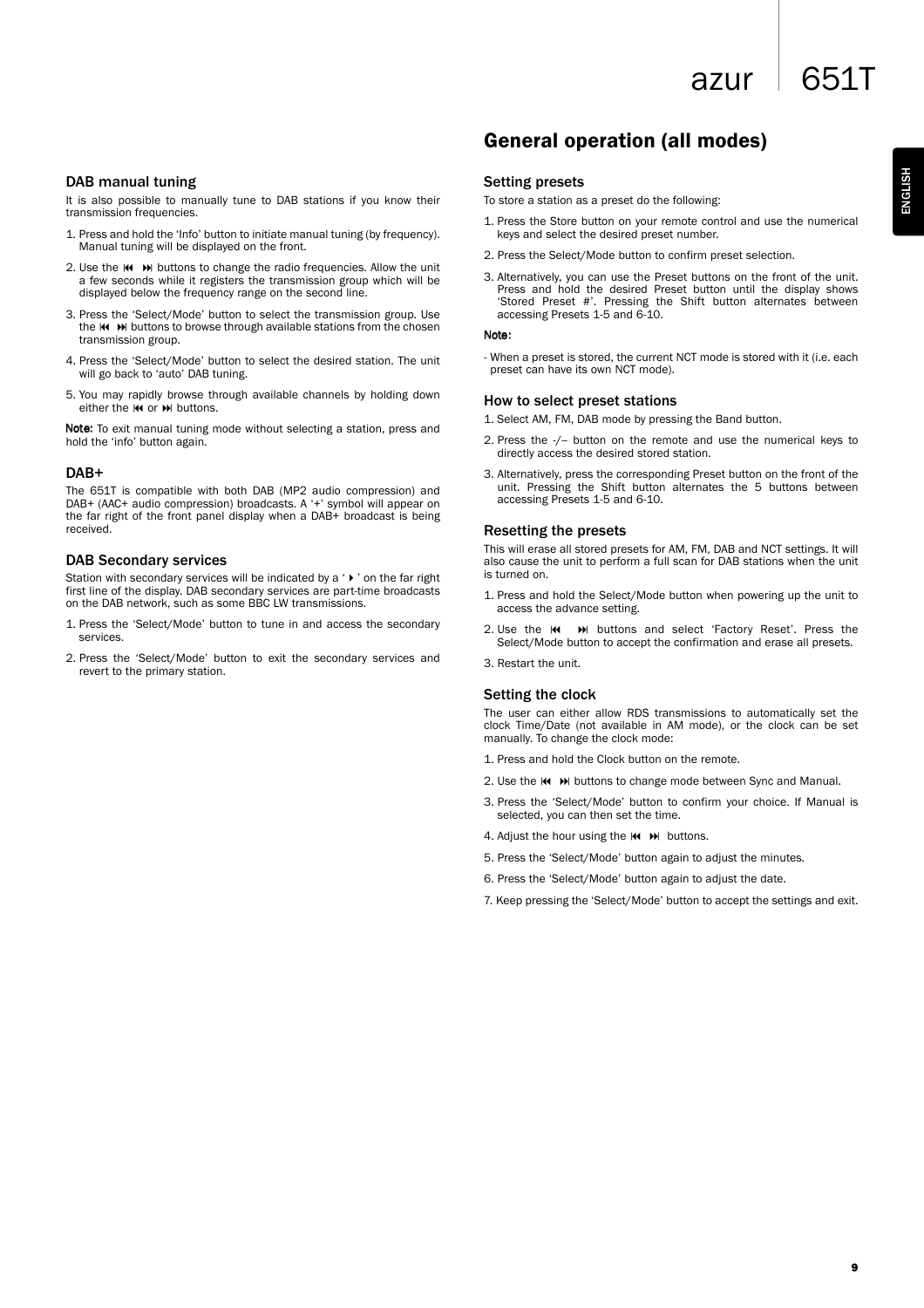

## Operating instructions (continued)

#### Setting the alarm time

The Alarm function will turn on the 651T at a chosen time. It will also generate a command on the control bus that, when connected, will turn on a Cambridge Audio Azur series amplifier and select the tuner input.

Note: Make sure that the time is either synced or set manually for the Alarm function to work.

To set the Alarm time:

- 1. Press the Clock button on the remote.
- 2. Use the  $\overline{M}$   $\overline{M}$  buttons to toggle between Once, Daily and Off.
- 3. Press the Select/Mode button to confirm your selection. If Once or Daily is selected, you can then set the time.
- 4. Press the  $H$   $\rightarrow$  M buttons to adjust the hour.
- 5. Press the Select/Mode button to adjust the minute.
- 6. Press the  $H$   $\rightarrow$  buttons to change the minute.
- 7. Keep pressing the 'Select/Mode' button to accept the settings and exit Alarm function.

#### Note

- The 651T will send an On command through the Control Bus. If the 651T unit is used with an azur 851A unit, please use input 3 to connect your 651T.
- Press the 'Info' button when on Standby mode to briefly turn the display backlight on.

#### Setting the sleep time

The Sleep function will turn off the 651T at a chosen time. It will also generate a command on the Control Bus that, when connected, will turn off a compatible Cambridge Audio Azur series amplifier.

Note: Make sure that the time is either synced or set manually for the Sleep function to work.

set the Sleep time:

- 1. Keep pressing the Clock button on your remote control until 'Sleep' is displayed.
- 2. Use the  $\overline{M}$   $\rightarrow$  buttons to change mode between On and Off.
- 3. Press the Select/Mode button to confirm your selection. If On is selected, you can then set the time.
- 4. Press the  $\textsf{M}$   $\textsf{M}$  buttons to adjust the hour.
- 5. Press the Select/Mode button to adjust the minute.
- 6. Press the  $\overline{M}$   $\overline{M}$  buttons to change the minute.
- 7. Press the 'Select/Mode' button again to finish and exit the menu.

#### Note:

- The 651T will send an Off command through the Control Bus. If the 651T unit is used with an azur 851A unit, please use input 3 to connect your 651T.
- Press the 'Info' button when on Standby mode to briefly turn the display backlight on.

#### Connecting the Control Bus

If it is desired to control a Cambridge Audio Azur amplifier by the 651T's Alarm or Sleep timers, connect the two units via the orange Control Bus sockets using the supplied orange RCA/phono lead as shown below:



#### Custom installation (C.I.) use

The 651T features a Control Bus input/output that allow un-modulated remote control commands (positive logic, TTL level) to be received electrically by the unit and looped to another unit if desired. These control commands are typically generated by custom installation (multi-room) systems or remote IR receiver systems. The Control Bus sockets are colour-coded orange.

An IR Emitter Input is also provided that allows modulated IR remote control commands to be received electrically by the unit. Commands on this input operate the unit only and are not looped out demodulated on the Control Bus Output.

An RS232 port is also featured which allows the 651T to be controlled by C.I. systems.

In addition the unit features direct IR/Control codes as well as toggle codes for many of its features to simplify programming custom installation systems. Special direct commands can be accessed on the supplied remote control for teaching into C.I. systems as follows:

Specific power on/off commands – press and hold the Standby button. The remote first generates it's usual amp and tuner standby (toggle) commands (both are sent). Keep the button held down, after 12 seconds an Amp On command will be generated, then if the button is kept held down after a further 12 seconds an Amp off command is generated, then separated by 12 second pauses, Tuner On, and finally Tuner Off.

Specific band selection commands – Press and hold the Band key. The usual band toggle command is first, then the DAB Mode command, then the FM Mode command, then finally followed by the AM Mode command is generated.

Specific NCT commands – Press and hold the NCT button. The usual NCT toggle command is first, then the 'Warm' command, the 'Dynamic' command and then the 'Off' command.

Specific Mute On/Off commands – press and hold the Mute key. The usual mute toggle command is first, followed by the Mute On command, and then the Mute Off command.

A full code table for this product is available on the Cambridge Audio website at www.cambridge-audio.com.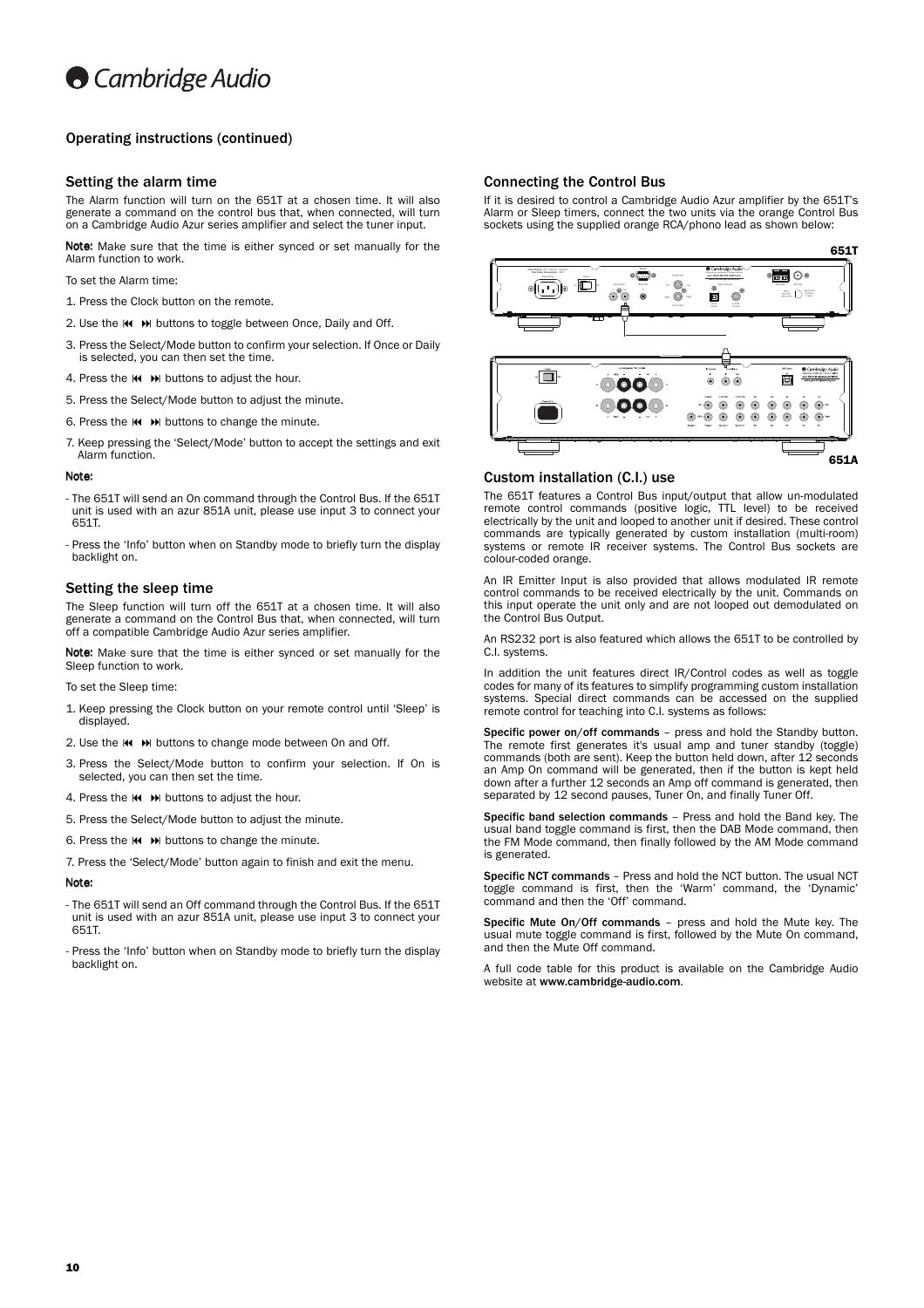azur  $\vert$  651T

# Technical specifications

| Wolfson WM8740 24bit DAC                                                                                 |
|----------------------------------------------------------------------------------------------------------|
| FM (87.5-108MHz)<br>AM (531-1620kHz)<br>DAB Band 3 (175MHz to 240MHz)<br>DAB L Band (1453MHz to 1491MHz) |
| 50 $\Omega$ F-Type (DAB)<br>75 $\Omega$ (FM)<br>AM Loop                                                  |
| -25dBm typical                                                                                           |
| 105dB typical (DAB)<br>60dB typical (FM)<br>47dB typical (AM)                                            |
| DAB (MP2) / DAB+ (ACC+)                                                                                  |
| 20Hz-20kHz ±0.3dB (NCT at Flat, DAB)<br>20Hz-18kHz ±1dB (NCT at Flat, FM)                                |
| <0.005%, @ 1kHz 2vrms o/p (DAB)<br><0.3%, @ 1kHz, 50kHz deviation (FM)<br><0.9%, @ 1kHz (AM)             |
| 48kHz                                                                                                    |
| 220 - 230V AC ~ 50/60Hz                                                                                  |
| <b>15W</b>                                                                                               |
| < 1W                                                                                                     |
| 70 x 430 x 305mm (2.75 x 17 x 12")                                                                       |
| $4.10$ kg (9 lbs)                                                                                        |
|                                                                                                          |

# Troubleshooting

# There is no power

Ensure the AC power cord is connected securely.

Ensure the plug is fully inserted into the wall socket and is switched on. Check fuse in the mains plug or adaptor.

# There is no sound

Ensure that the amplifier is set correctly.

Check that the interconnects are inserted correctly.

Check aerial connections and an available station is selected.

# The sound is distorted or garbled

Check aerial connections and placements.

# There is a hum coming from the speaker

Ensure that all cable connections are secure, particularly ground/shield connections.

# There is unwanted background noise and interference

Move the tuner away from other electrical equipment that is likely to cause interference.

Re-orientate the aerial.

# The remote handset will not function

Check that the batteries have not expired.

Ensure that nothing is blocking the remote sensor.